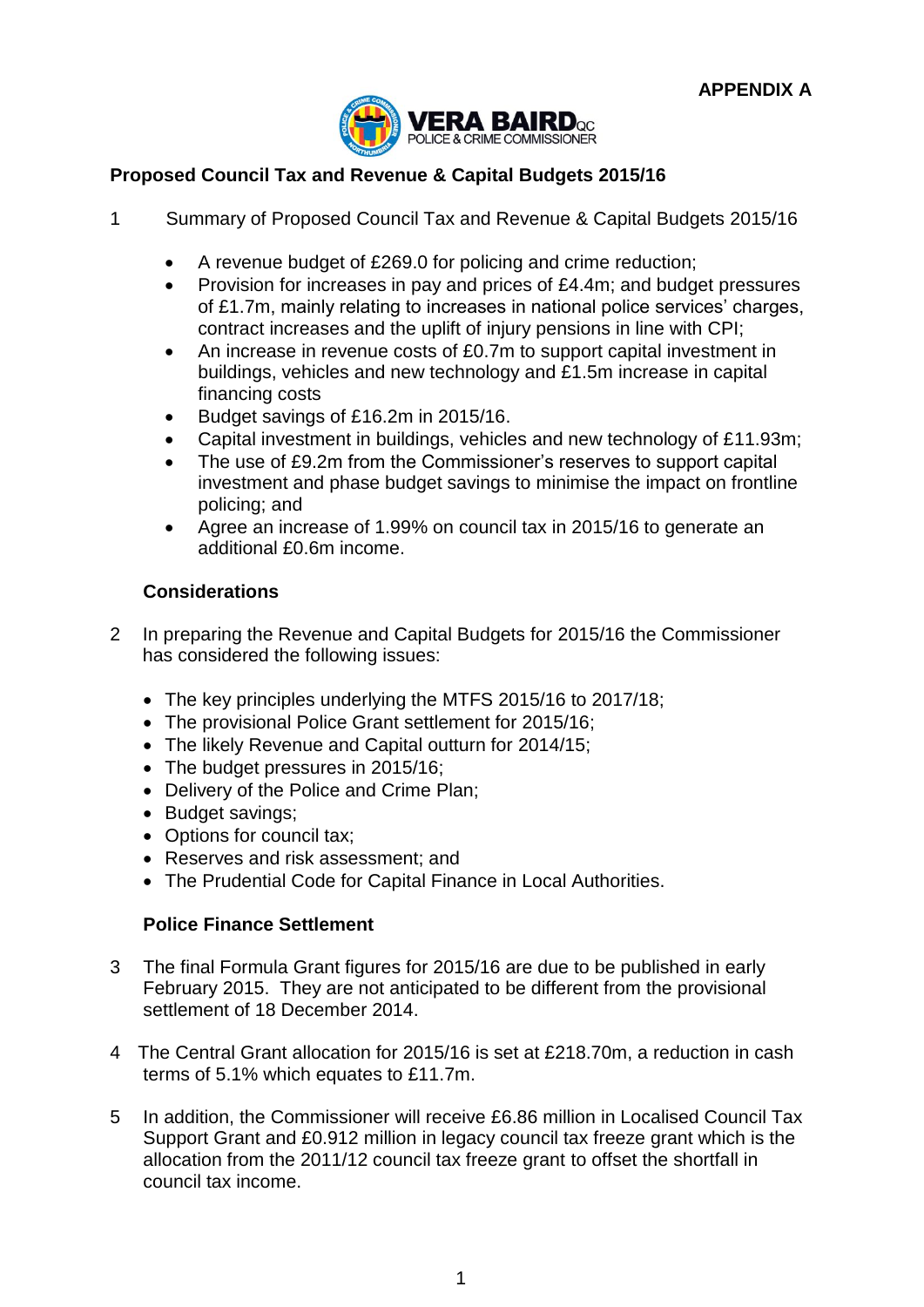- 6 In 2014/15 the Government made available funding to Commissioners to freeze their council tax in 2014/15 and 2015/16. The grant funding was base lined for two years and is equivalent to a 1% increase in council tax, which for Northumbria equates to £0.39m in 2015/16 and £0.78 million in 2016/17. The implications are considered later in this report.
- 7 On 26<sup>th</sup> June 2013 in the Spending Review announcement, the Home Office confirmed cash reductions to the Government Grant for Police Services equating to 3.3% for 2014/15 and 3.2% in 2015/16.
- 8 There was a further reduction in central grant funding in 2014/15. Allocations to Forces were subject to additional cuts as a result of top slicing for both new and existing initiatives (Innovation Fund, Independent Police Complaints Commission, College of Policing, HMIC Inspection Programme and the Capital City Grant). The net impact for Northumbria was a cash reduction of 4.8% in 2014/15 which equates to £11.5m.
- 9 The Provisional Police Grant Report for 2015/16 was set out by the Home Office on 17th December 2014. It marked the start of a consultation period ahead of the Final Police Grant Report being laid out in February 2015. The consultation period runs until 5pm 23rd January 2015. This strategy is therefore produced on the basis of the Provisional Settlement only.
- 10 The Settlement is for 1 year only; whilst the cuts set out in the CSR 2010 were not desirable, clarity over a four year funding period provided greater detail on which to base the MTFS. A 1 year settlement means that years 2 and 3 are based on judgment and estimates of likelihood and risk.
- 11 The headline reduction to Police Forces was 3.5% as opposed to the 3.2% previously set out (para 7 refers)
- 12 However, due to the maintenance of funding for national initiatives (Counter Terrorism) and the protection of funding streams previously top slices, and new previously announced top slicing, the effective cash reduction to the Police and Crime Commissioner is 5.1%.
- 13 Whilst some of the top slicing is a continuation of previous years, there is new top-slicing for 2015/16 which was completely unannounced and unexpected as set out below;
- Major Programmes £40m
- Police Special Grant £15m
- 14 Over and above all the existing reductions in the previous MTFS, the impact of this year's settlement adds a further reduction to Central Grant of £4.4m per annum.
- 15 There is no change to the damping mechanism which ensures that all forces face the same % reduction in the Grant.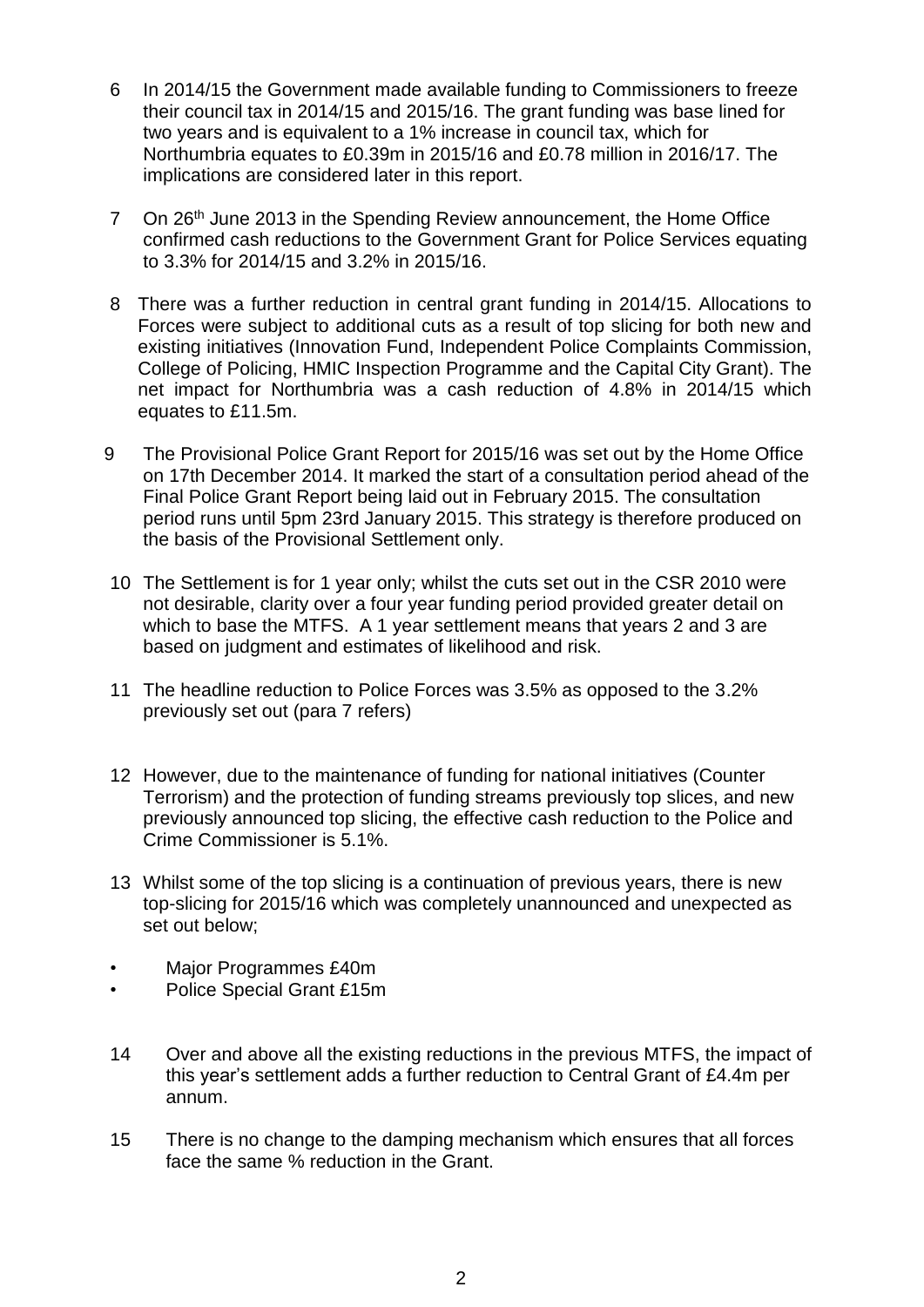- 16 Northumbria will continue to receive a Capital Grant which remains indicative at present, of £3m. The final allocation remains subject to further Home Office consideration of further top-slicing for national initiatives.
- 17 Counter Terrorism funding nationally is a "protected" area and whilst the majority of this funding is used for national service delivery, a small allocation does go to individual forces. Confirmation of 2015/16 allocations is not anticipated until February 2015 however it is estimated to be unchanged form 2014/15.
- 18 National work remains on-going with regard to the review of the Funding Formula however there has been to date no formal update on emerging findings or likely impact on individual police bodies. This MTFS therefore has been developed on the basis of the current funding arrangements and damping mechanisms continuing. Any changes to formula or damping arrangements may need to be considered in future strategies.

## **Capital Programme 2014/15**

19 The Commissioner has an approved revised capital budget for 2014/15 of £13.21m. The third quarter capital monitoring report outlined a revised capital estimate of £14.82m as at 31 December 2014. The increase in the revised estimate for the year reflects some projects carried forward from 2013/14 and brought forward from 2015/16.

## **Capital Programme 2015/16**

20 The following table summarises the 3 year capital programme:

|                                | 2015/16<br>£m | 2016/17<br>£m | 2017/18<br>£m |
|--------------------------------|---------------|---------------|---------------|
| <b>High Priority Proposals</b> |               |               |               |
| <b>Major Building Schemes</b>  | 1.34          | 0.00          | 0.00          |
| <b>Minor Building Schemes</b>  | 2.38          | 0.78          | 0.35          |
| <b>ICT</b>                     | 5.07          | 1.56          | 2.58          |
| Vehicles/Equipment             | 3.00          | 2.29          | 2.71          |
| Total                          | 11.79         | 4.63          | 5.64          |

- 21 Key areas to note in the proposed programme are:
	- $\triangleright$  Major Building schemes In 2015/16 this allocation will provide the final strands of the major project to relocate functions form the former HQ site at Ponteland. Beyond 2015/16 there are no further major schemes in the Programme.
	- $\triangleright$  Minor Building Schemes The allocation for minor building schemes will primarily facilitate the on-going work to migrate the force to a new estate model, a change in approach highlighted in the previous MTFS. In addition to set-up costs of new community bases, there will also be further work to finalise the planned upgrade of custody suites.
	- $\triangleright$  Computer and Communications This allocation will continue to support all IT requirements for the Force but also continue to support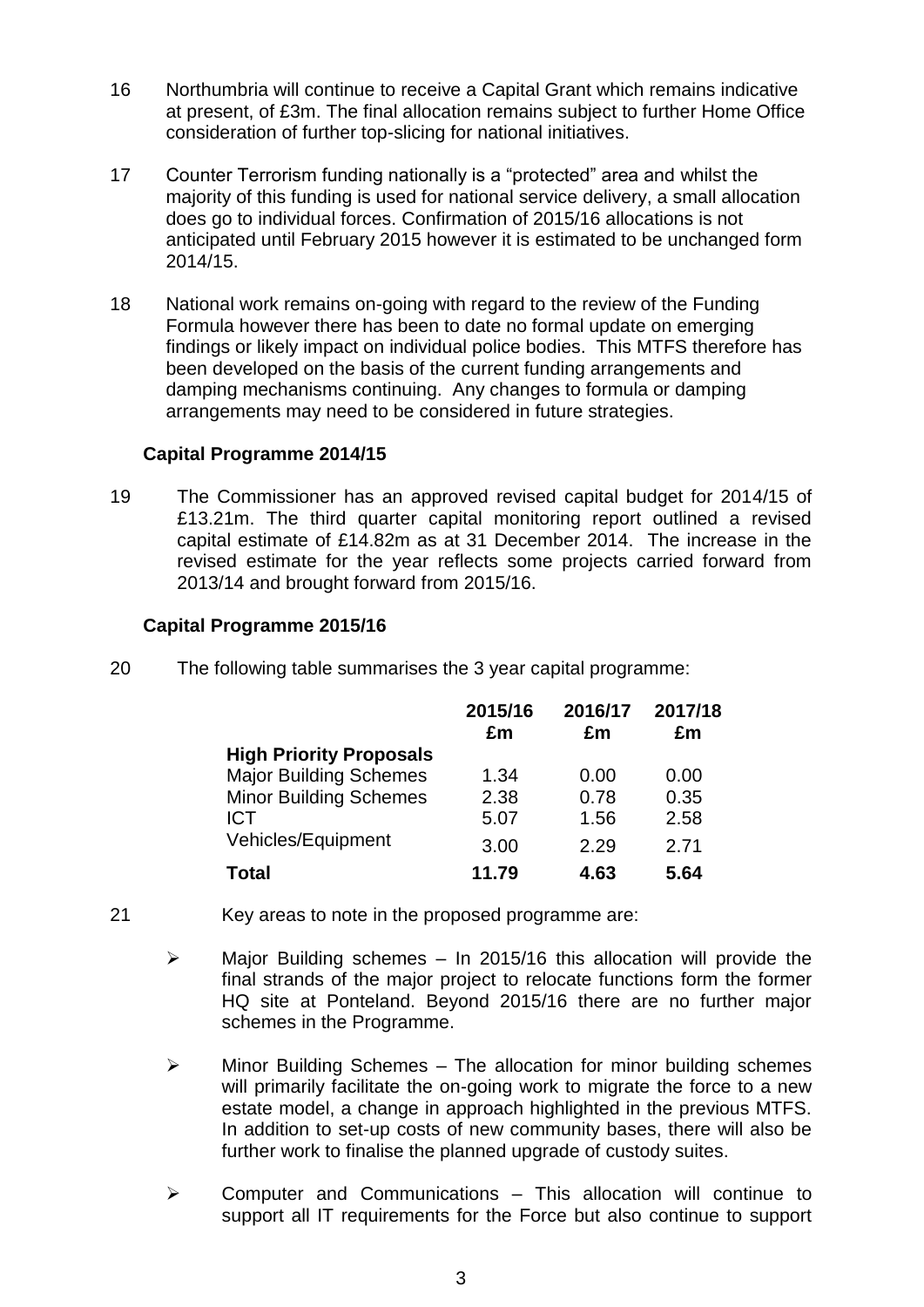the changing nature of policing through the Street to Strategic (S2S) project whereby Officers will be provided with hand-held equipment to conduct business through technology and be able to spend more time in communities.

 $\triangleright$  Vehicles and Equipment – Primarily the replacement of vehicles in the Force fleet but also to refresh some specialist operational equipment.

## **Revised Revenue Budget 2014/15**

- 22 The Commissioner's net revenue budget for 2014/15 after the use of reserves is £276.92m. The Quarter 3 revenue monitoring report shows a projected budget surplus of £1.50m as at 31 December 2014.
- 23 The main reasons for the variance were savings on pay and pensions some arising from the timing recruitment of new officers, savings on other non-pay spend and additional income over and above that known about at the start of the financial year.
- 24 The budget surplus allows the Commissioner to make a contribution to General Fund reserves to support the MTFS.

# **Revenue Budget 2015/16**

- 25 For the financial year 2015/16, the proposed total net police expenditure before the use of reserves is £269.0m. The proposed budget includes £4.4million in pay and price increases to cover the cost of inflationary increases.
- 26 Budget pressures of £1.7 million have been included in the budget, which relates primarily to increases in National IT services charges, and increased police staff pension expenditure following the automatic enrolment in 2014.
- 27 A further provision of £2.2 million has been included to reflect the revenue impact of the capital programme including the cost of additional borrowing and running costs associated with the capital schemes.

## **Budget Savings**

- 28 Force budget savings in 2015/16 of £15.2m have been identified in the following areas:
	- Rationalisation of Estates and new operating model of 3 Area Commands
	- A reduction in police officers through natural wastage, with a programme of recruitment to protect the frontline;
	- A reduction in police staff through natural wastage and targeted Voluntary Redundancy Scheme (VRS).
	- ICT transformation
	- Scrutiny of non-pay costs throughout the Force
	- Identifying opportunities for collaboration and / or strategic partnerships
- 29 Delivery of the above is being progressed through the Force Programme of Change with work being well developed in all areas. Underpinning this change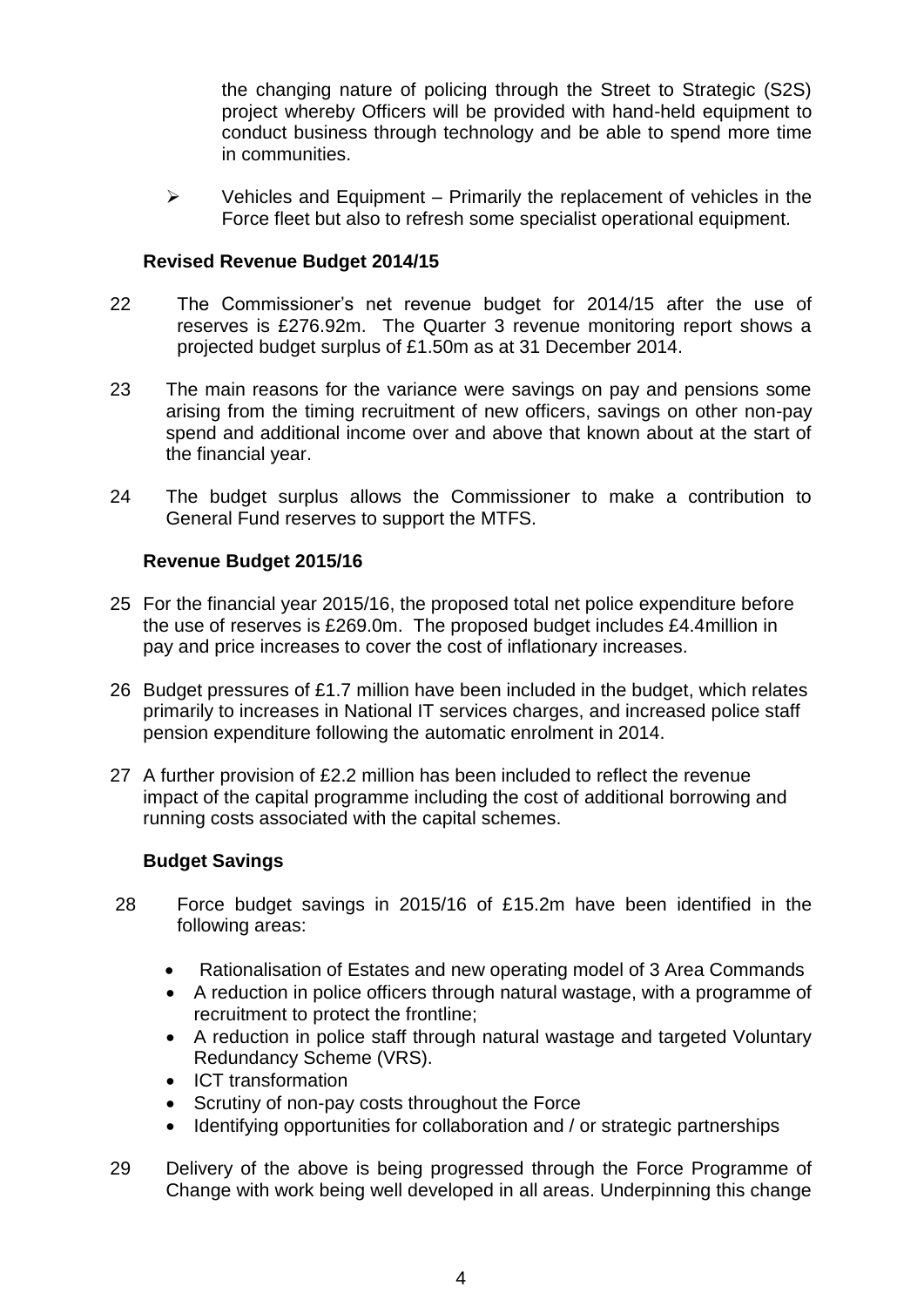was a restatement that there was no change to core Neighbourhood Policing principles.

- 30 2015/16 will also be underpinned by some additional use of the General Reserve to ensure that the wider structural change that is likely to be required from 2016/17 is properly considered prior to implementation. Alongside, the strands of the new 3 Command model, with hubbed resources and the greater and better use of technology will ensure that further changes towards the end of the MTFS minimises the impact on communities and victims.
- 31 Work to deliver future change will therefore include the following:
	- Wider departmental reviews
	- Review of shift patterns
	- Reviews of specific functional areas including Communications and **Custody**
- 32 In addition to the Force led savings, the Commissioner has scrutinised the OPCC budget and also intends to save £1.0m in 2015/16 based on a further review of office costs and new ways of working with partners.
- 33 The proposed budget ensures that resources are directed towards achieving the Police and Crime Plan and the Commissioner's objectives. The Police and Crime Plan is reviewed by means of the force strategic assessment and public consultation by the Commissioner. Engagement with local communities had identified that objectives within the current Local Policing Plan are broadly correct. The 2015/16 Police and Crime Plan will be considered by the Police and Crime Panel in February.

## **Budget Summary –2015/16**

34 A summary of the proposed 2015/16 Revenue Budget follows:

| Revenue Budget          | Original        | Revised  | Forecast | Original        |
|-------------------------|-----------------|----------|----------|-----------------|
|                         | <b>Estimate</b> | Estimate | Outturn  | <b>Estimate</b> |
|                         | 2014/15         | 2014/15  | 2014/15  | 2015/16         |
|                         | £000            | £000     | £000     | £000            |
| <b>Chief Constable</b>  | 264,939         | 264,939  | 264,157  | 256,656         |
| <b>Police and Crime</b> | 11,988          | 11,988   | 11,270   | 12,383          |
| Commissioner            |                 |          |          |                 |
| <b>Net Revenue</b>      | 276,927         | 276,927  | 275,427  | 269,039         |
| <b>Expenditure</b>      |                 |          |          |                 |

The budget for the Chief Constable provides for all the day to day operational policing. The budget for the Police and Crime Commissioner primarily includes the capital financing costs for both corporate bodies as well as the OPCC running costs.

# **Council Tax Options**

35 The Localism Act 2011 introduced a power for the Secretary of State for Communities and Local Government to issue principles that define what should be considered excessive Council Tax, including proposed limits. From 2013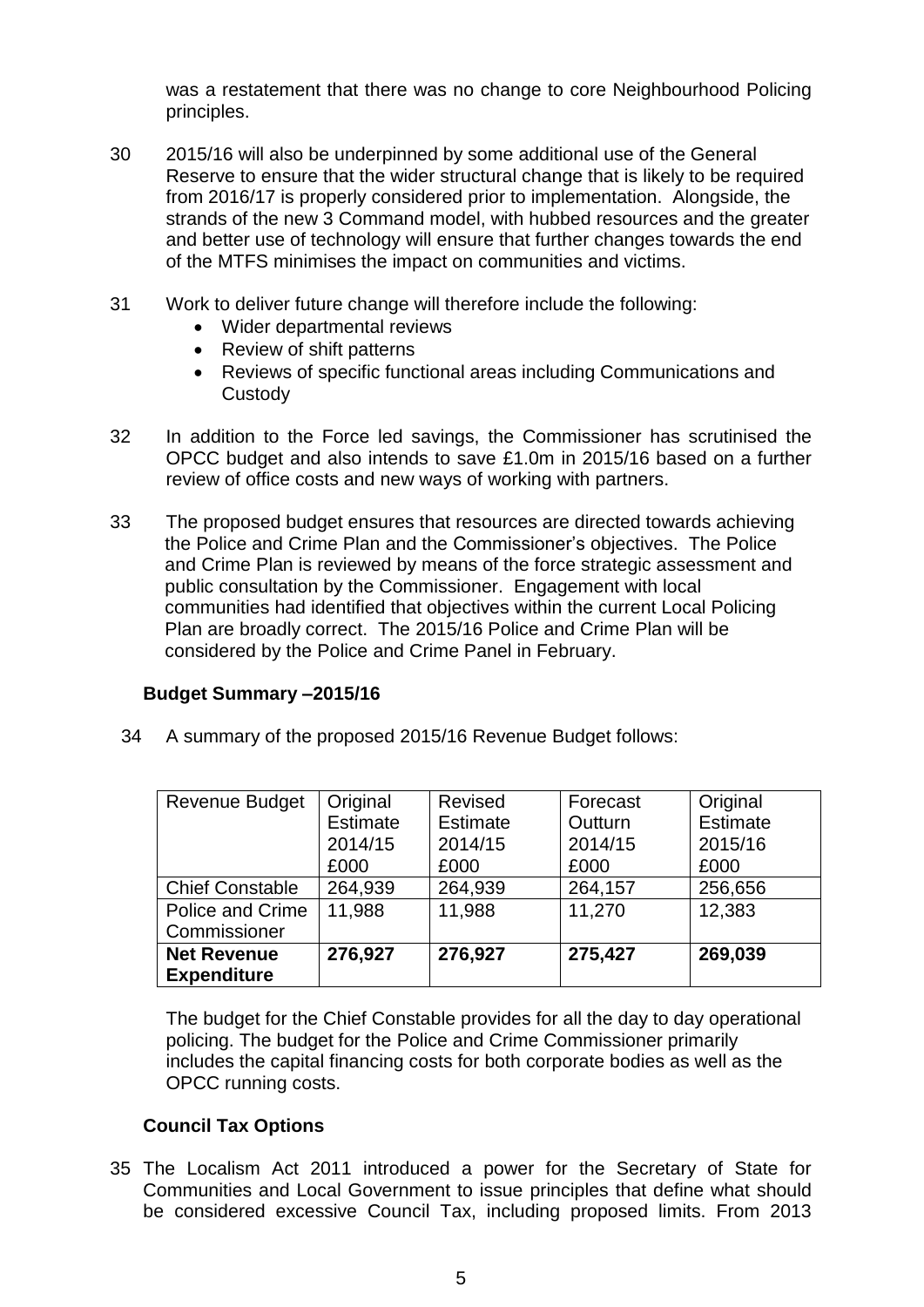onwards, any council that wishes to raise its Council Tax above the limits that apply to them will have to hold a referendum.

- 36 The principles that were set out for 2014/15 considered council tax to be excessive if it was 2%, or more than 2% greater than its adjusted relevant basic amount for 2013/14. The 2015/16 principles are in line with 2014/15; any increase must be 1p less than 2% of Band D per annum.
- 38 It is proposed that the precept is increased by 1.99%. The impact of this in 2015/16 will allow for an additional £0.63m.
- 39 The proposal is made in the context of the MTFS which sets out the detail of how this decision is affordable over the medium term.

#### **Reserves**

- 40 The Commissioner's reserves policy is set out in the MTFS and is subject to regular review.
- 41 A full analysis of the Commissioner's revenue reserves and their planned use in 2015/16 taking into account the proposals outlined is set out below. This shows a projected General Reserve of £21.8 m and earmarked reserves of £4.8m at 31 March 2015.

|                                 |                                 | <b>Estimated at</b><br>31 March<br>2015 | <b>Planned</b><br>use of<br>reserves<br>2015/16 | <b>Estimated At</b><br>31 March<br>2016 |
|---------------------------------|---------------------------------|-----------------------------------------|-------------------------------------------------|-----------------------------------------|
|                                 |                                 | £m                                      | £m                                              | £m                                      |
| <b>Earmarked Reserves</b>       |                                 |                                         |                                                 |                                         |
| <b>Insurance Reserve</b>        |                                 | 3.0                                     | 0                                               | 3.0                                     |
| Workforce<br>Reserve            | Development                     | 1.3                                     | (0.7)                                           | 0.6                                     |
| Capital<br>Reserve              | Development                     | 0.2                                     | (0.2)                                           | 0                                       |
| <b>External Funding Reserve</b> |                                 | 0.3                                     | $\Omega$                                        | 0.3                                     |
|                                 | <b>Total Earmarked Reserves</b> | 4.8                                     | (0.9)                                           | 3.9                                     |
| <b>General Reserves</b>         |                                 | 21.8                                    | (9.0)                                           | 12.8                                    |
| <b>Total Reserves</b>           |                                 | 26.6                                    | (9.9)                                           | 16.7                                    |

- 29 The General Reserve at £21.8 million meets one of the key MTFS principles to seek to maintain the general reserve at a minimum of 2% of the revenue budget. Estimated reserve level at 31 March 2016 is £12.8 million which equates to 5% of the revenue budget.
- 30 The above proposals can be summarised as follows:
	- In line with the MTFS the General reserve will reduce from £21.8million to £12.8m by the end of 2015/16. The proposed use of reserves in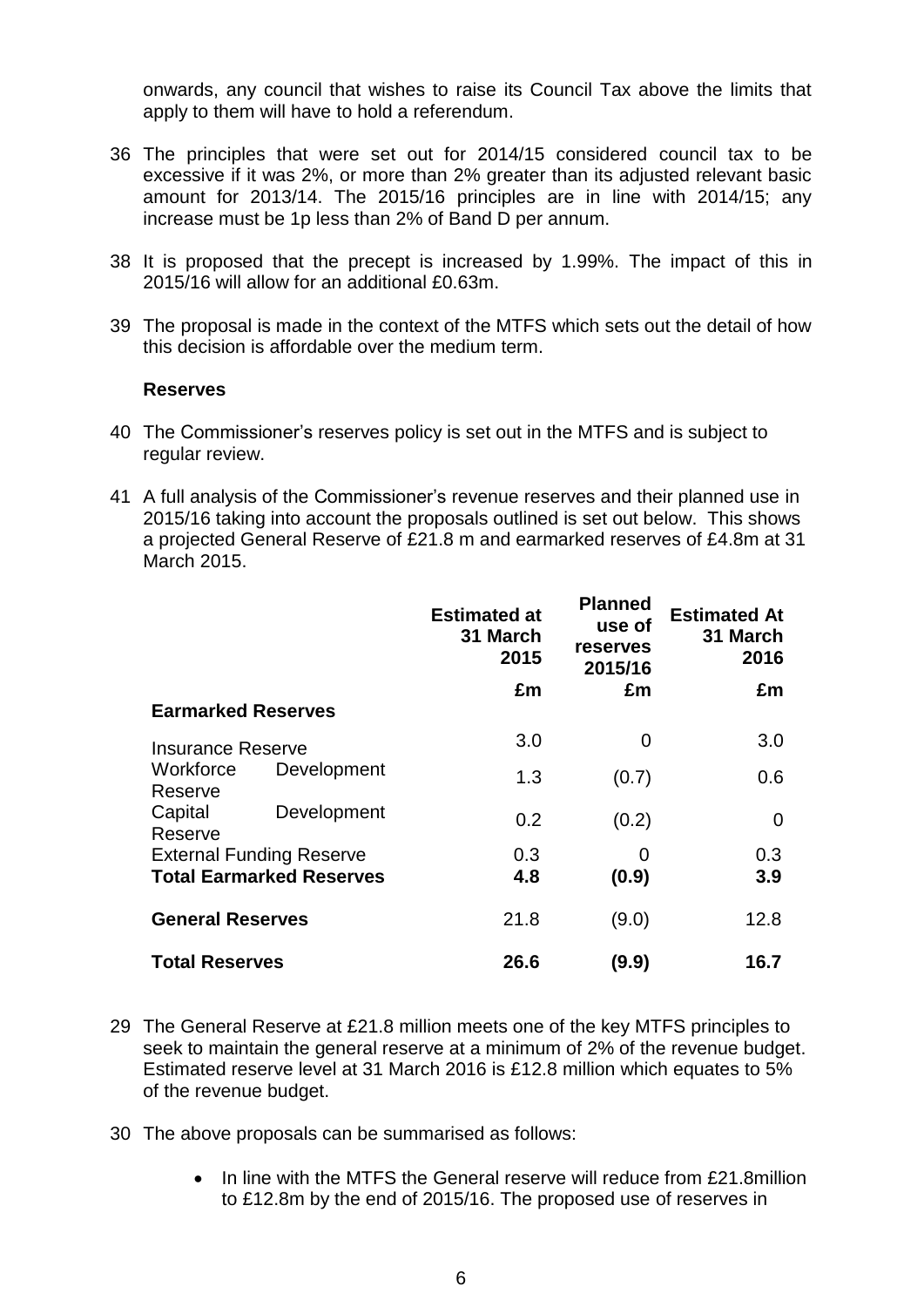2015/16 in total is £9.9m as set out above. The capital development reserve of £0.2m will be fully utilised in 2015/16.

31 The planned use of reserves will allow the Commissioner to continue supporting front line policing and the capital programme.

## **Adequacy of Reserves and Robustness of Budget Estimates**

- 32 The Local Government Act 2003 requires the Joint Chief Finance Officer to undertake an assessment of the robustness of the budget estimates and the adequacy of reserves.
- 33 The budget and MTFS allows the Commissioner to consider the prudent use of reserves in the context of the future spending pressures and risks arising from potential changes to the funding formula without having a detrimental effect on policing.
- 34 In assessing the robustness of the budget, the Joint Chief Finance Officer has considered the following issues:
	- The general financial standing of the Police and Crime Commissioner;
	- The underlying budget assumptions, including an assessment of the estimates for pay and price increases;
	- A risk assessment of expenditure and income estimates;
	- The future budget pressures identified in the MTFS;
	- The adequacy of the budget monitoring and financial reporting arrangements;
	- The adequacy of the Commissioner's governance arrangements and internal control system;
	- The adequacy of un earmarked reserves to cover any potential financial risks faced by the Commissioner;
	- The risks inherent in reliance on the application of floors beyond 2015/16; and
	- The impact of funding cuts and the uncertainty of grant support beyond 2015/16.
- 35 At 31 March 2015, the Commissioner's General Reserve is estimated at £21.8m (8% of revenue expenditure), in addition to other reserves which are earmarked for specific purposes. The Commissioner's reserves policy will result in the General Reserve reducing to 5% of revenue expenditure by the end of 2014/15. In estimating the level of reserves the Joint Chief Finance Officer has taken account of known commitments for 2015/16 and the financial risks faced by the Commissioner which could impact on the level of reserves.
- 36 The Joint Chief Finance Officer confirms that, after taking account of these issues, the revenue and capital estimates contained in this report are considered robust and that the level of reserves proposed in the review set out earlier is considered adequate to cover the financial risks faced by the Commissioner in 2015/16.

#### **Council Tax Requirement**

37 The Localism Act requires the Commissioner to set a Council Tax Requirement. The calculation of the Council Tax Requirement, based on the proposed revenue budget and contribution from reserves is set out below: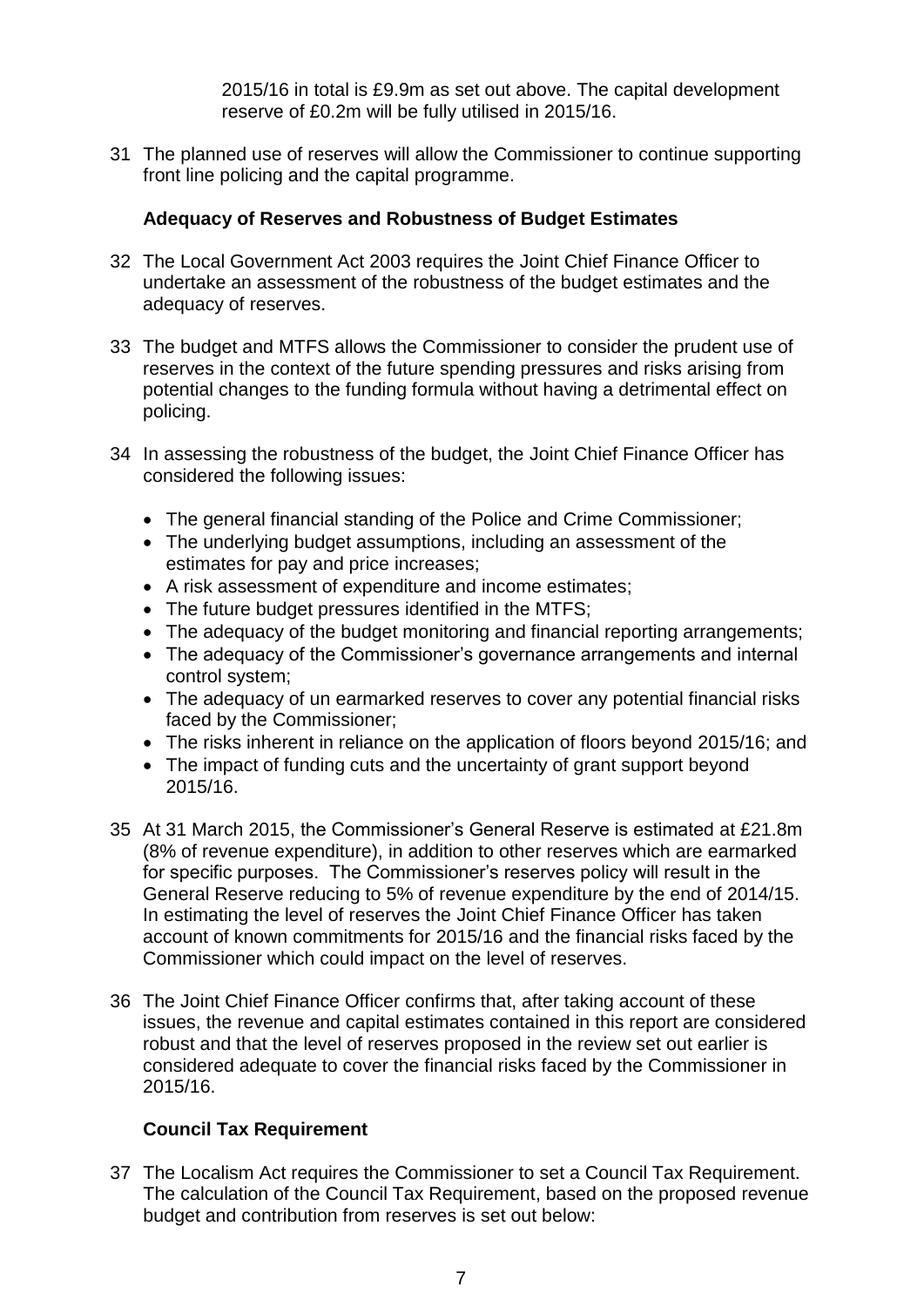| <b>Total Revenue Expenditure</b><br><b>Less</b> Appropriations from Reserves<br><b>Budget Requirement</b>                                         |                                               | £m<br>269.039<br>9.220<br>259.819 |
|---------------------------------------------------------------------------------------------------------------------------------------------------|-----------------------------------------------|-----------------------------------|
| Less:                                                                                                                                             | £m                                            |                                   |
| <b>DCLG Grant</b><br><b>Police Grant</b><br><b>Localised Council Tax Support Grant</b><br>Legacy freeze grant<br>2014/15 council tax freeze grant | 107.988<br>110.759<br>6.867<br>0.912<br>0.389 |                                   |
|                                                                                                                                                   |                                               | 226.915                           |
| <b>Balance to be Raised Locally</b><br>Less estimated net surplus on collection funds<br><b>Council Tax Requirement</b>                           |                                               | 32.904<br>0.283<br>32.621         |

- 38 The proportion of collection funds' net surplus due to Northumbria Police from its constituent billing authorities is £0.283m for 2014/15 (£0.266m in 2014/15).
- 39 The notified Council Tax base figure is 369,311 which is an increase of 5,449 over the previous year.

### **The Prudential Code of Practice in Local Authorities**

- 40 The CIPFA Prudential Code is a professional code of practice to support local authorities in taking decisions relating to capital investment in fixed assets. Local authorities, including police and crime commissioners and fire authorities, are required to have regard to the Code under Part 1 of the Local Government Act 2003. The basic principle of the system is that local authorities will be free to invest so long as their capital spending plans are affordable, sustainable and prudent.
- 41 In order to demonstrate that they have fulfilled the objectives of the Code, authorities must produce a range of key Prudential Indicators. The Code does not suggest indicative limits or ratios for these indicators, which are designed to support and record local decision making, and are not intended to be used for comparative purposes.
- 42 These key indicators can be split into two broad categories, affordability indicators and prudence indicators. Affordability indicators concentrate upon the level of capital investment over the period 2013/14 to 2015/16. Prudential indicators concentrate on the level and composition of external debt, and are therefore very closely linked to the Commissioner's Treasury Management Strategy.
- 43 The Commissioner's proposed Prudential Indicators are shown at Appendix A to this report.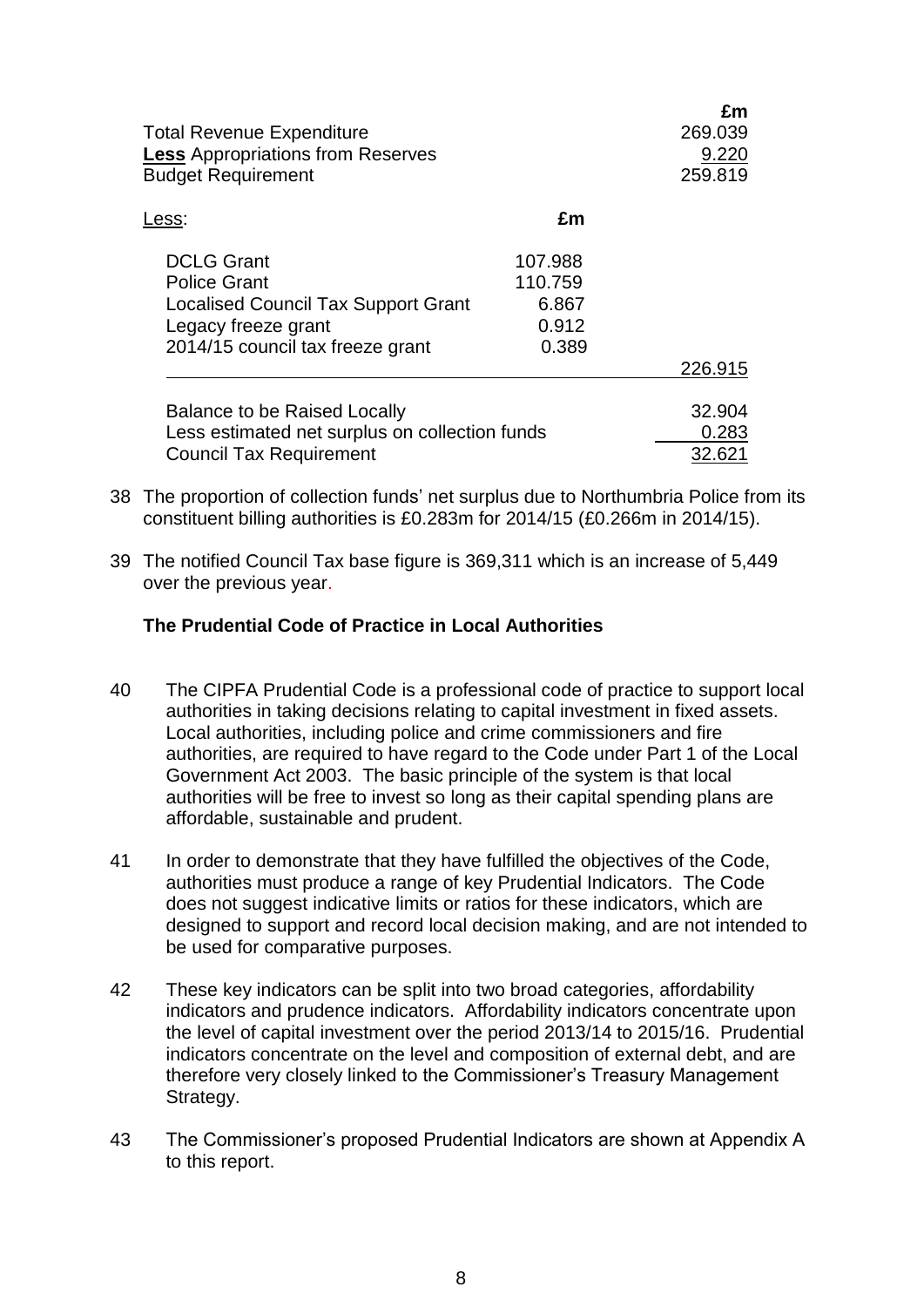### **Minimum Revenue Provision**

44 Regulations came into effect from March 2008 with regard to preparing an Annual MRP Statement. MRP is the amount that needs to be set aside to reflect the depreciation of capital assets. There are no proposed changes to the method used to calculate MRP and the Annual MRP statement for 2015/16 is attached at Appendix B.

## **Financial Considerations**

45 Financial implications are considered throughout the report.

## **Risk Management**

46 Associated risks have been considered and recorded as appropriate and are set out in Appendix C

### **Recommendations**

- 1. The Commissioner is requested to:
	- 1. (a) approve the capital programme and authorise the Treasurer to undertake the appropriate financing;
		- (b) approve the revenue budget;
		- (c) agree the review of the reserves policy; and
		- (d) note the recommendations of the Treasurer in respect of the robustness of the budget and the adequacy of reserves.
- 2. Note the Council Tax Base of 369,311 for the year 2015/16 as notified by the billing authorities within Tyne and Wear and Northumberland (item T in the formula in Section 42B of the Local Government Finance Act 1992, as amended).
- 3. Approve the following amounts for the year 2015/16 in accordance with Sections 42A, 42B and 45 to 47 of the Local Government Finance Act 1992, as amended:-

| (a) | £281.011m | being the aggregate<br>of the amounts which<br>the Police and Crime<br>Commissioner<br>estimates for the<br>items set out in<br>Section 42A $(2)$ $(a)$ to<br>(d) of the Act;  |
|-----|-----------|--------------------------------------------------------------------------------------------------------------------------------------------------------------------------------|
| (b) | £248.389m | being the aggregate<br>of the amounts which<br>the Police and Crime<br>Commissioner<br>estimates for the<br>items set out in<br>Section $42A(3)(a)$ to<br>(b) adjusted for the |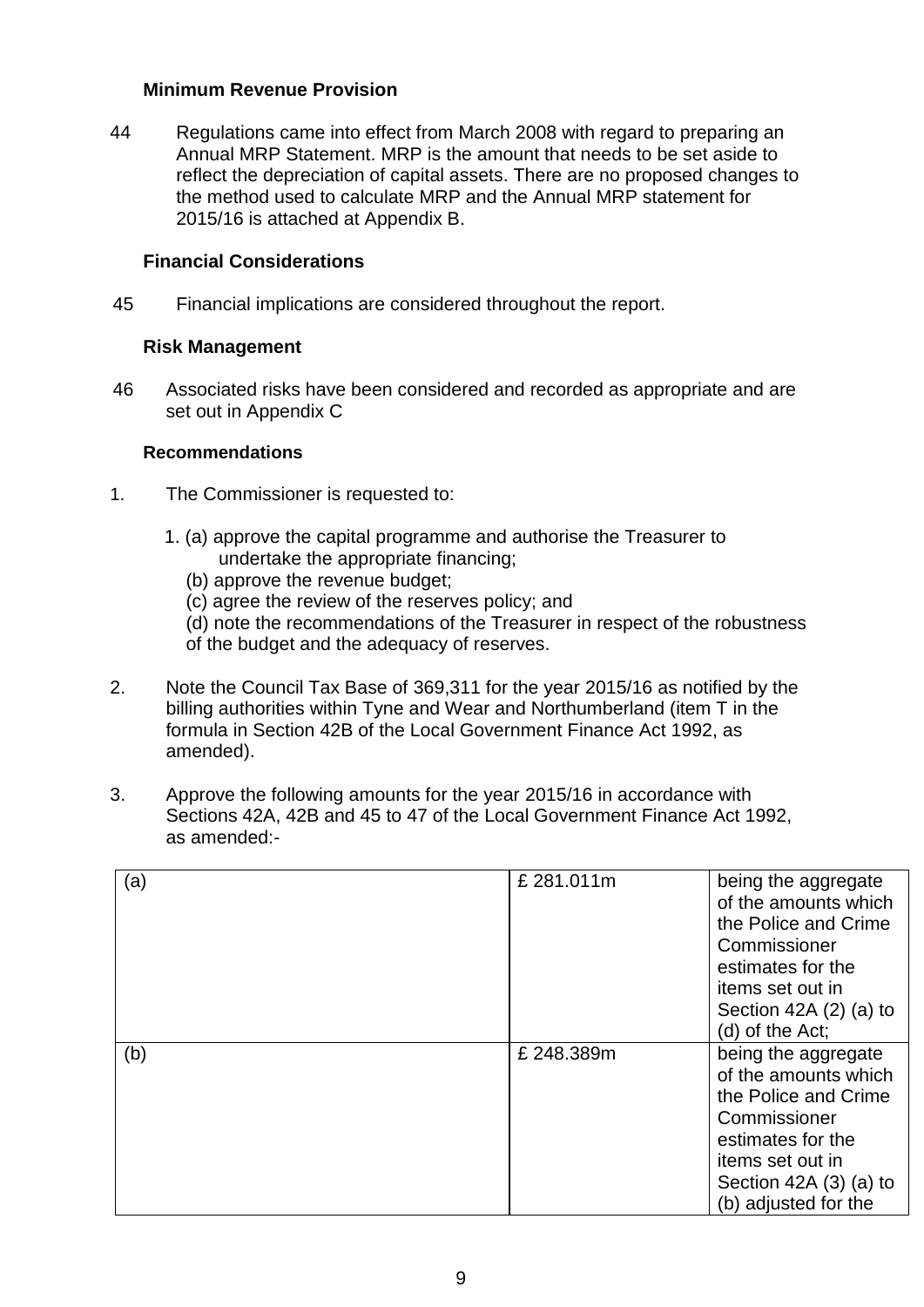|     |          | item set out in S42A<br>$(10)$ of the Act;                                                                                                                                                                                                                                                                                    |
|-----|----------|-------------------------------------------------------------------------------------------------------------------------------------------------------------------------------------------------------------------------------------------------------------------------------------------------------------------------------|
| (c) | £32.621m | being the amount by<br>which the aggregate<br>at (a) above exceeds<br>the aggregate at (b)<br>above, calculated by<br>the Police and Crime<br>Commissioner in<br>accordance with<br>Section 42A (4) of the<br>Act, as its Council<br>Tax Requirement for<br>the year (item R in<br>the formula is Section<br>42B of the Act); |
| (d) | £88.33   | being the amount at<br>(c) above (item R)<br>divided by the amount<br>noted in<br>Recommendation 3<br>above (item T),<br>calculated by the<br><b>Police and Crime</b><br>Commissioner in<br>accordance with<br>Section 42B (1) of the<br>Act, as the basic<br>amount of its Council<br>Tax for the year;                      |

| (e)                     | <b>Valuation bands</b> |                                                                                                                                                                                    |
|-------------------------|------------------------|------------------------------------------------------------------------------------------------------------------------------------------------------------------------------------|
| A                       | £58.89                 | being the amounts<br>given by multiplying<br>the amount of (d)<br>above by the number<br>which, in the<br>proportion set out in                                                    |
| B                       | £68.70                 | Section 5 (1) of the                                                                                                                                                               |
| С                       | £78.52                 | Act, is applicable to                                                                                                                                                              |
| D                       | £88.33                 | dwellings listed in a                                                                                                                                                              |
| E                       | £107.96                | particular valuation                                                                                                                                                               |
| F                       | £127.59                | band divided by the                                                                                                                                                                |
| G                       | £147.22                | number which in that                                                                                                                                                               |
| $\overline{\mathsf{H}}$ | £176.66                | proportion is<br>applicable to<br>dwellings listed in<br>valuation band D,<br>calculated by the<br>Police and Crime<br>Commissioner in<br>accordance with<br>Section 47 (1) of the |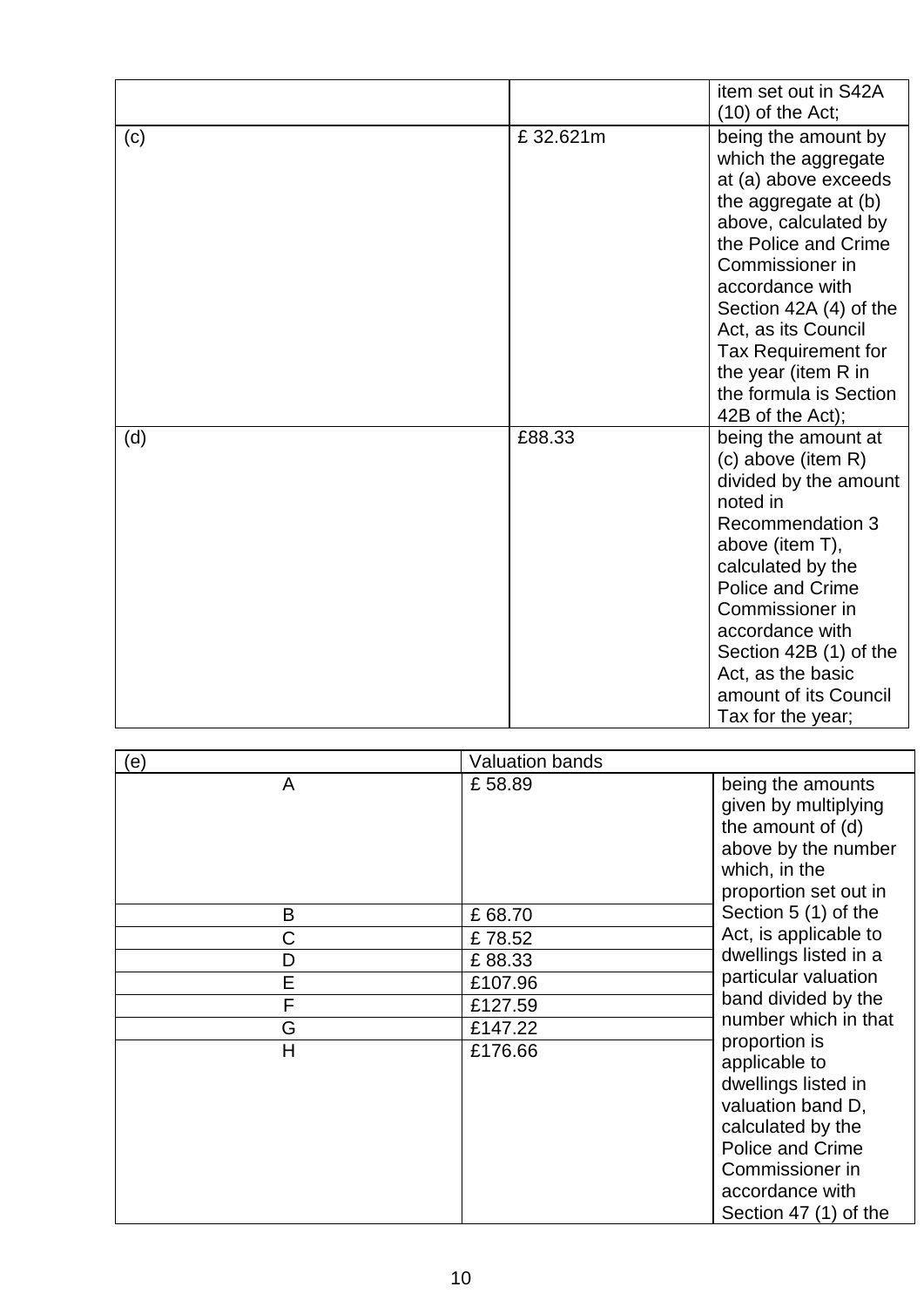| Act, as the amounts<br>to be taken into |
|-----------------------------------------|
|                                         |
| account for the year in                 |
| respect of the                          |
| categories of dwelling                  |
| listed in different                     |
| valuation bands.                        |

Resolve that under Section 52ZB of the Local Government Finance Act, the Commissioner's relevant basic amount of Council Tax for 2013/14 is not excessive in accordance with the principles determined under Section 52ZC (1) of the Act for 2013/14.

Resolve that in accordance with Section 40 of the Local Government Finance Act 1992, as amended, the billing authorities within the area of this authority be issued with precepts in the amount of £31,986,041 for the financial year beginning 1 April 2015, the amount of the retrospective precepts to be issued to each billing authority's area in accordance with the Sections 42A, 42B and 45 to 48 of the 1992 Act, as amended.

Approve the Prudential Indicators as outlined in Appendix A to this report.

Accept the recommendation of the Treasurer for the method of calculating MRP for 2015/16 as set out in the Annual MRP statement at Appendix B to this report.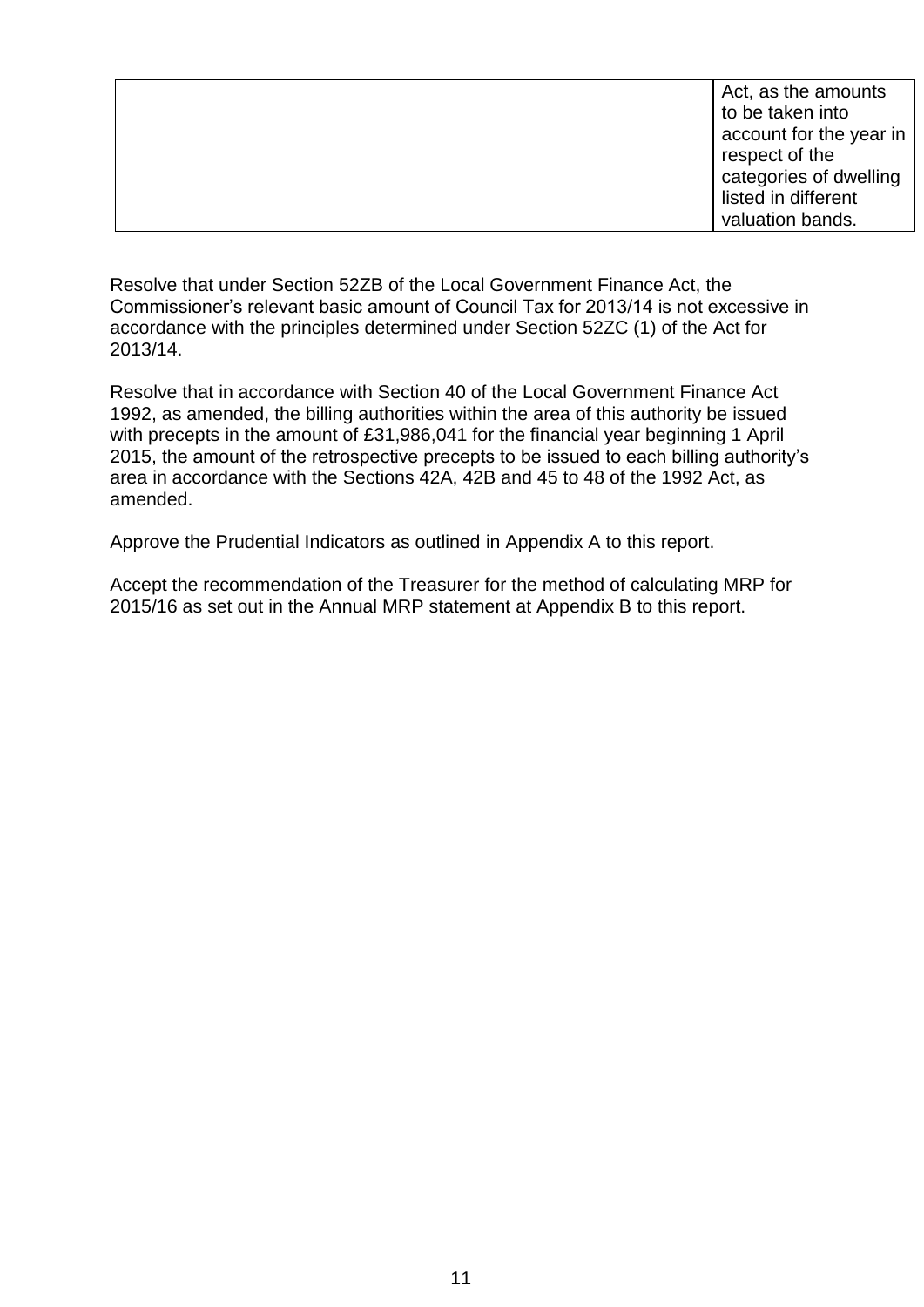## **Prudential Indicators – Treasury Management**

### **Authorised Limit For External Debt**

The authorised boundary for external debt is based on the worst case scenario of the Commissioner's most likely borrowing for the next three financial years; taking into account estimated capital expenditure and estimated cash flow requirements.

| <b>Authorised Limit For External Debt</b>     |                 |                 |                 |  |
|-----------------------------------------------|-----------------|-----------------|-----------------|--|
|                                               | 2015/16<br>£000 | 2016/17<br>£000 | 2017/18<br>£000 |  |
| <b>Borrowing</b>                              | 170,000         | 170,000         | 170,000         |  |
| <b>Other Long Term Liabilities</b>            |                 |                 |                 |  |
| <b>Total</b><br>170,000<br>170,000<br>170,000 |                 |                 |                 |  |

## **Operational Boundary For External Debt**

The operational boundary for external debt is based on the Commissioner's estimate of most likely borrowing for the next three financial years, taking into account estimated capital expenditure and estimated cash flow requirements.

| <b>Operational Boundary For External Debt</b> |                 |                 |                 |  |
|-----------------------------------------------|-----------------|-----------------|-----------------|--|
|                                               | 2015/16<br>£000 | 2016/17<br>£000 | 2017/18<br>£000 |  |
| <b>Borrowing</b>                              | 145,000         | 145,000         | 145,000         |  |
| <b>Other Long Term Liabilities</b>            |                 |                 |                 |  |
| 145,000<br>145,000<br><b>Total</b><br>145,000 |                 |                 |                 |  |

# **Upper Limit On Fixed And Variable Interest Rates Exposures**

The setting of upper and lower limits on fixed and variable interest rate exposure has the effect of creating ranges within which a Commissioner will limit its exposure to both fixed and variable interest rate movements. It provides a single point of control over the overall interest obligations on a net basis. Indicators are set by considering as many borrowing and investment scenarios as possible, providing a framework that the Commissioner can work within.

| <b>Upper Limit On Fixed And Variable Interest Rates Exposures</b> |                 |                 |                 |
|-------------------------------------------------------------------|-----------------|-----------------|-----------------|
|                                                                   | 2015/16<br>£000 | 2016/17<br>£000 | 2017/18<br>£000 |
| <b>Fixed rate:</b>                                                |                 |                 |                 |
| <b>Upper</b>                                                      | 110.425         | 101.594         | 91.173          |
| Lower                                                             | (7.535)         | (22.535)        | (27.115)        |
| Variable rate:                                                    |                 |                 |                 |
| <b>Upper</b>                                                      | 6.000           | 6.000           | 6.000           |
| Lower                                                             | (20.000)        | (20.000)        | (20.000)        |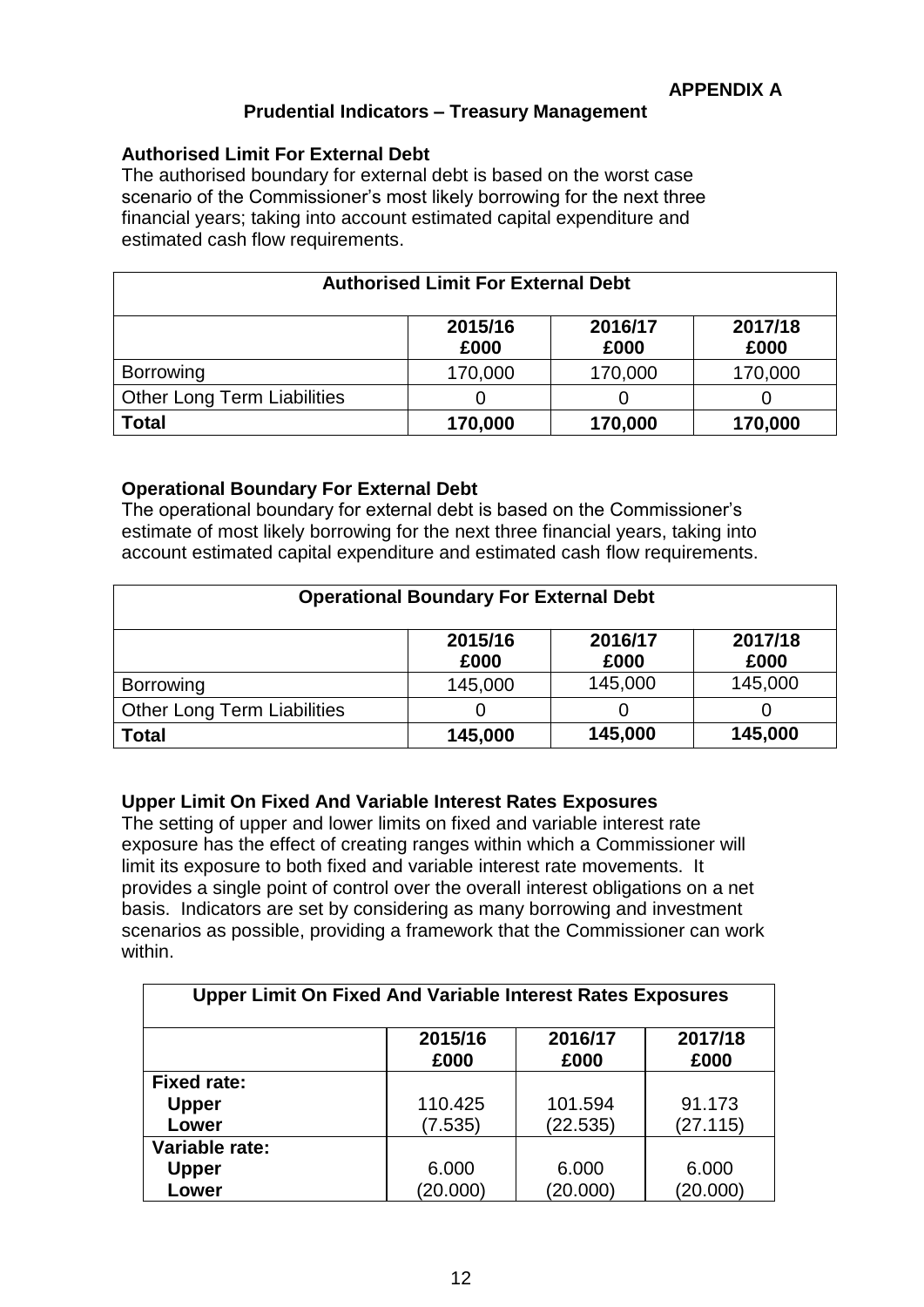## **Upper And Lower Limits For The Maturity Structure Of Borrowings**

The upper and lower limits for the maturity structure of borrowing are calculated to provide a framework within which the Commissioner can manage the maturity of new and existing borrowing to ensure that debt repayments are affordable in coming years.

| Upper And Lower Limits For The Maturity Structure Of Borrowings |                    |                    |  |
|-----------------------------------------------------------------|--------------------|--------------------|--|
|                                                                 | <b>Upper Limit</b> | <b>Lower Limit</b> |  |
| Under 12 months                                                 | 50%                | $0\%$              |  |
| 12 months and within 24 months                                  | 40%                | $0\%$              |  |
| 24 months and within 5 years                                    | 40%                | $0\%$              |  |
| 5 years and within 10 years                                     | 70%                | $0\%$              |  |
| 10 years and above                                              | 90%                | $0\%$              |  |

## **Upper Limit On Amounts Invested Beyond 364 Days**

The purpose of the upper limit on amounts invested beyond 364 days is for the Commissioner to contain its exposure to the possibility of loss that might arise as a result of having to seek early repayment or redemption of principal sums invested.

| <b>Upper Limit On Amounts Invested Beyond 364 Days</b> |                 |                 |                 |  |  |  |
|--------------------------------------------------------|-----------------|-----------------|-----------------|--|--|--|
|                                                        | 2015/16<br>£000 | 2016/17<br>£000 | 2017/18<br>£000 |  |  |  |
| <i><u><b>Investments</b></u></i>                       | 15,000          | 15,000          | 15,000          |  |  |  |

# **Gross Debt and the Capital Financing Requirement**

The following table shows the actual external debt against the underlying capital borrowing need (the Capital Financing Requirement), highlighting any over or under borrowing.

| <b>Gross Debt and the Capital Financing Requirement</b> |                                   |                                     |                                     |                                     |                                     |  |  |
|---------------------------------------------------------|-----------------------------------|-------------------------------------|-------------------------------------|-------------------------------------|-------------------------------------|--|--|
|                                                         | 31/03/14<br>£000<br><b>Actual</b> | 31/03/15<br>£000<br><b>Estimate</b> | 31/03/16<br>£000<br><b>Estimate</b> | 31/03/17<br>£000<br><b>Estimate</b> | 31/03/18<br>£000<br><b>Estimate</b> |  |  |
| Actual gross debt at 31 March                           | 88,131                            | 100,128                             | 100,128                             | 100,128                             | 98,049                              |  |  |
| <b>Capital Financing Requirement</b>                    | 106,054                           | 112,143                             | 107,075                             | 102,672                             | 98,473                              |  |  |
| Under / (over) borrowing                                | 17,923                            | 12,014                              | 6,946                               | 2,543                               | 424                                 |  |  |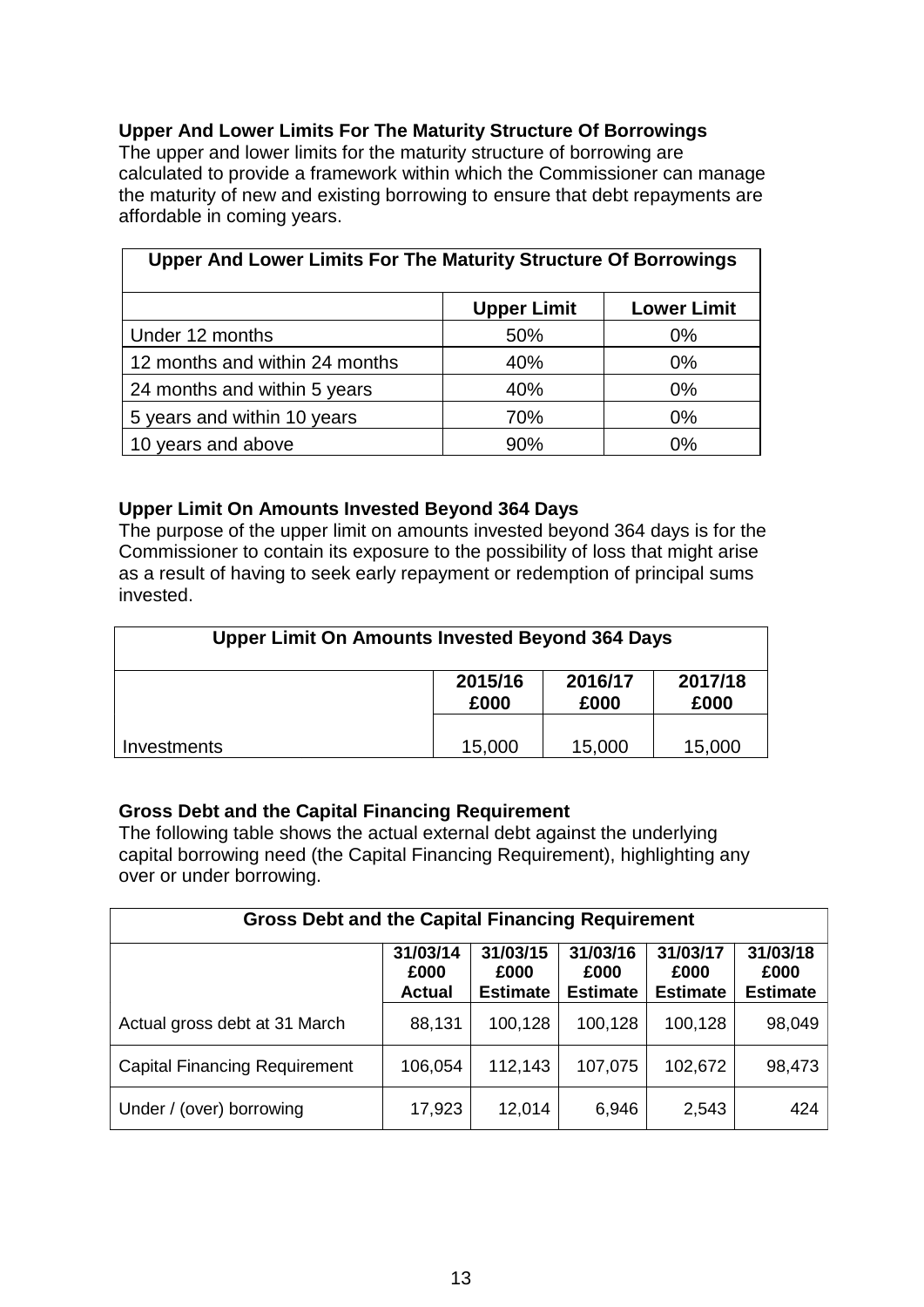### **Police and Crime Commissioner for Northumbria Minimum Revenue Provision (MRP) Statement 2015/16**

The MRP charge for 2015/16 for capital expenditure incurred before 1st April 2008 (prior to the new regulations) or which has subsequently been financed by supported borrowing will be based on the previous regulatory method of Capital Financing Requirement at 4% of the opening balance less prescribed adjustments.

For all unsupported borrowing, exercised under the Prudential Code, the MRP Policy is based on the Asset Life Method. The minimum revenue provision will be at equal annual instalments over the life of the asset. The first charge will not be made until the asset is operational.

In 2015/16 the MRP funded from revenue increases to just over £5.1 million from £3.6 million in 2014/15. This increase reflects the capital investment decisions that were not funded in last year including the purchase of fleet and the completion of the new offices.

The estates rationalisation programme will see the sale of some £30 million of assets over the next few years. The receipts from this will be used to pay off debt and thus reduce the Capital Financing Requirement and MRP in the future. Rather than pay off the sum in full it is proposed to apply a balance of capital receipts towards the annual MRP reducing the total revenue required. This will create a short term MRP revenue budget holiday relieving the revenue budget for around 4 years.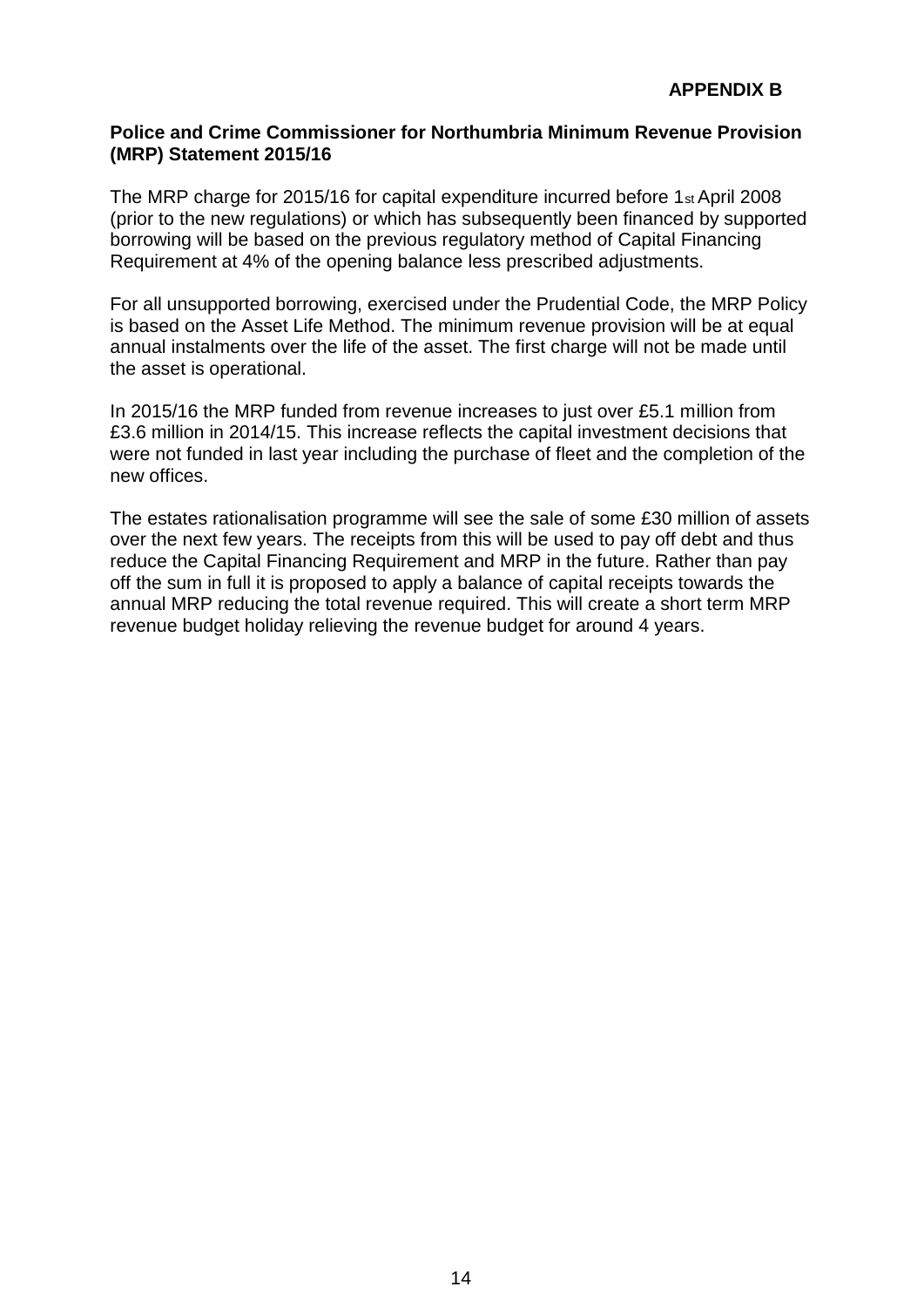### **NORTHUMBRIA POLICE AND CRIME COMMISSIONER FINANCIAL RISK ANALYSIS**

#### **General Balances**

The risk is that the General Reserve balance is not sufficient. This is mitigated by:

The General Reserve will be kept at a minimum of 2% of revenue expenditure;

The projected balance on the General Reserve at the 1 April 2015 of £21.8m is 8% of the revenue expenditure budget; and Strong financial controls have resulted in a consistent trend of the revenue outturn being delivered within budget in recent years.

### **Pay Increases**

The risk is that pay increases may exceed the levels provided for within the budget. Estimates for future pay awards have been fully included.

#### **Price Increases**

The risk is that price increases may exceed the levels provided for within the budget. This is mitigated by applying inflation on an individual basis to provide for contractual commitments and premises related expenditure. All other inflation will be managed within existing budgets reflecting the current economic climate. The risk that prices may rise is mitigated by budget monitoring arrangements and the Force's current approach to efficiency in challenging and managing spend pressures.

## **Capital Financing**

The risk is that Capital Financing Charges will be greater than budgeted. This is mitigated by:

Revenue implications are considered as part of the capital planning process and taken in to account in the MTFS; and

The principal repayment in respect of debt is the MRP, calculated on an asset by asset basis as part of the capital planning process. Any change in interest rates will not have an effect as 100% of debt is at fixed rates and any refinancing of existing debt will only take place if it will lead to a long term saving in interest charges.

## **Financial Planning**

The risk is that a major liability or commitment is currently known but has not been taken into account in the Police and Crime Commissioner's financial planning. This is mitigated by:

The Medium Term Financial Strategy includes an assessment of spending pressures, to be assessed for inclusion in the Commissioner's budget, identified by the Chief Constable by reference amongst other sources to the Local Policing Plan; and

In addition, regular liaison by senior officers of the Force and the and Commissioner's Office help to strengthen and coordinate the financial planning of the Commissioner.